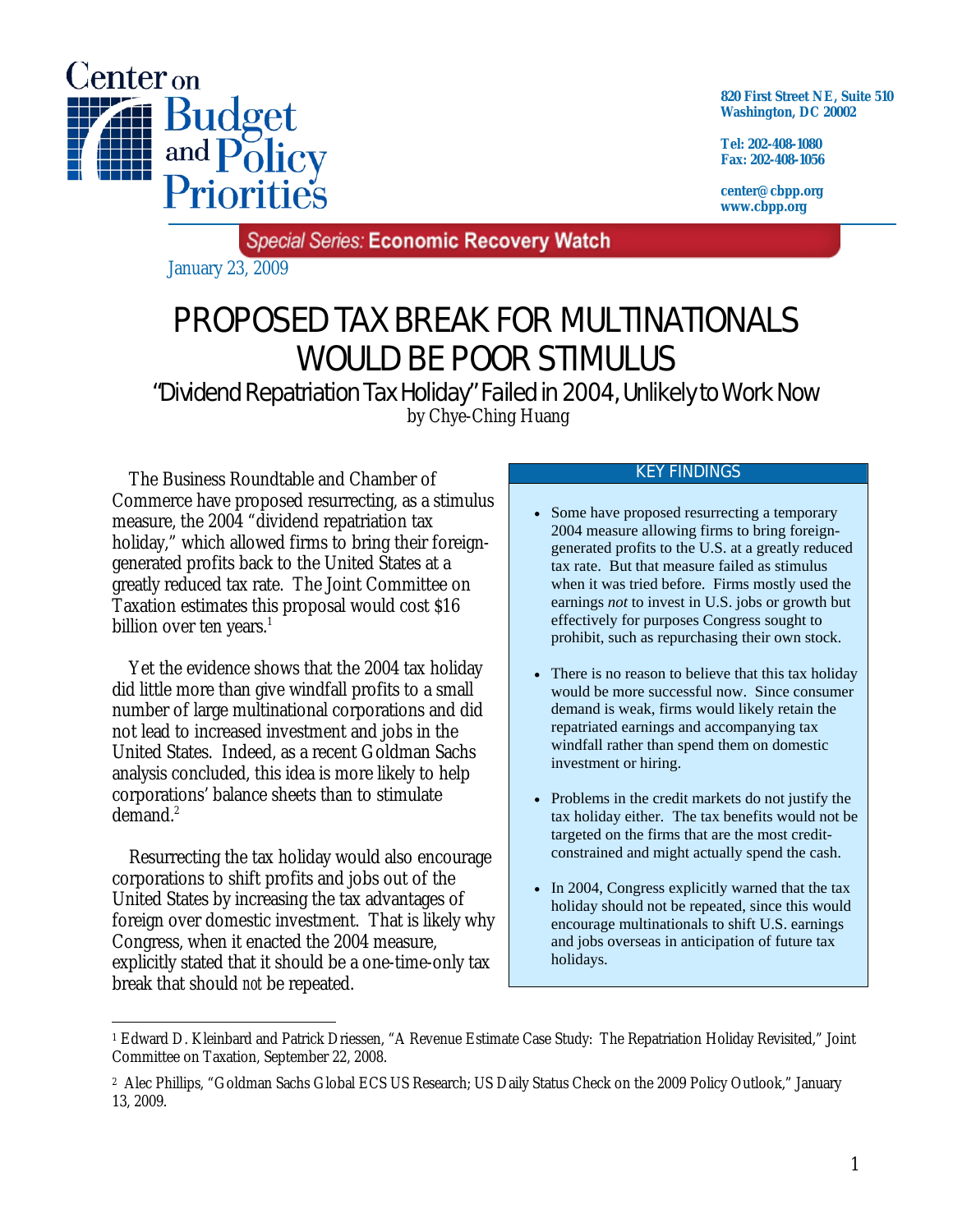### What Is a Dividend Repatriation Tax Holiday?

 U.S. firms with overseas subsidiaries can generally defer paying U.S. income tax on their foreign earnings until they "repatriate" (send back) those earnings to the United States.<sup>3</sup> This effectively allows such firms to delay indefinitely paying U.S. corporate income tax on their overseas profits.<sup>4</sup> In 2004, Congress enacted a "dividend repatriation tax holiday"<sup>5</sup> that allowed firms to bring their foreigngenerated profits back to the United States at a greatly reduced tax rate  $-5.25$  percent, instead of the normal 35 percent corporate tax rate — for one tax year. Not only could firms defer paying corporate income tax on their foreign earnings, but the "holiday" then allowed them to largely escape that tax altogether.

 To take advantage of the tax break, a firm was supposed to draft and adhere to a "dividend reinvestment plan" stating what "permitted investments" the firm would make with the repatriated earnings. Permitted investments included: hiring and training U.S.-based workers, investing in infrastructure located in the United States, research and development, and marketing performed in the United States.<sup>6</sup> The law barred firms from spending earnings repatriated under the holiday on executive compensation, shareholder dividends, and stock buy-backs, among other things. These restrictions were supposed to ensure that firms reinvested the repatriated earnings in the United States and thereby boosted the U.S. economy.7

 Then as now, proponents of the tax holiday advocated it as an economic stimulus measure, predicting that "a repatriation holiday would produce a significant increase in the U.S. Gross Domestic Product, a large increase in capital spending, and a fall in the unemployment rate in the second year after enactment."<sup>8</sup> There is no evidence, however, that the holiday had any of these effects. Moreover, there is strong evidence that the restrictions Congress imposed on the use of the repatriated earnings were ineffective.

5 The holiday is also sometimes referred to as "Section 965."

 $\overline{a}$ 3 To qualify for this treatment, the earnings must be derived from "active" business operations in the foreign jurisdiction, among other requirements.

<sup>4</sup> Altshuler, Auerbach, Cooper, and Knittel describe the current system of taxing the foreign earnings of U.S. corporations as follows: "Under current U.S. tax law, both the domestic and foreign earnings of U.S. corporations are subject to U.S. taxation. If foreign operations are organized as subsidiaries (i.e., they are separately incorporated in the foreign country), then active business profits are not generally taxed until they are remitted to the U.S. parent corporation. To alleviate the double taxation of foreign source income, firms are allowed to claim credits for income taxes paid to foreign governments against U.S. tax liability on foreign source income. The credit is limited to the U.S. tax liability on the foreign source income. If a firm's foreign tax payments are less than the limitation, the firm pays a 'repatriation tax' equal to the difference between the U.S. and the foreign tax on the income remitted." See Altshuler *et al.,* "Understanding U.S. Corporate Tax Losses," NBER Working Paper 14405, http://www.nber.org/papers/w14405.

<sup>6</sup> Rodney P. Mock and Andreas Simon, "Permanently Reinvested Earnings: Priceless," *Tax Notes,* November 17, 2008, p. 843.

<sup>7</sup> Mock and Simon.

<sup>8</sup> Lee A. Sheppard and Martin A. Sullivan, "Repatriation Aid for the Financial Crisis?" *Tax Notes,* January 5, 2009.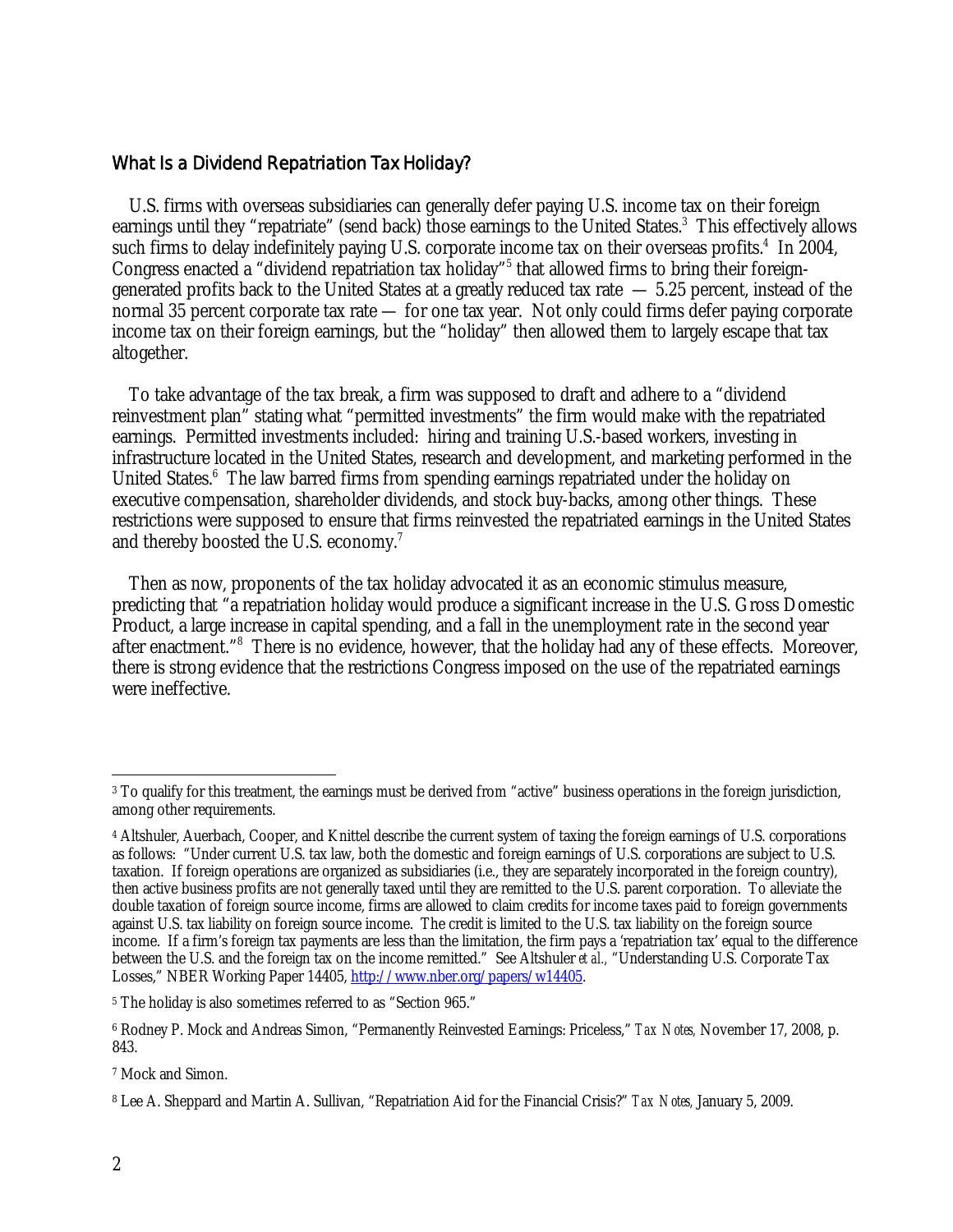## 2004 Tax Holiday Did Not Boost U.S. Investment or Hiring

 The 2004 dividend repatriation tax holiday induced firms to rush to repatriate their earnings at the temporarily lower rate. Some *\$315 billion* in earnings were repatriated under the holiday.<sup>9</sup> But studies show that firms effectively used these earnings overwhelmingly for purposes Congress had sought to prohibit, such as share buy-backs. There is no evidence that the holiday led either to an increase in the investments Congress sought or to increased hiring.<sup>10</sup>

 Analyses have found no evidence that firms used earnings repatriated under the holiday to fund growth by increasing expenditures on permitted investments or to create jobs:

• A 2008 study found that "[higher] levels of repatriations ... were not associated with increased domestic capital expenditures, domestic employment, or research and development expenditures."<sup>11</sup>

It also found that "firms that increased contributions to Congressmen responsible for drafting the [tax holiday] and belonged to a lobbying coalition that asserted that the tax holiday would allow them to increase domestic investment did not significantly increase their domestic expenditures."<sup>12</sup>

- Another study found that "firms enjoying disproportionately larger gains under the act were no more likely to spend repatriated funds on growth-generating activities than other firms."<sup>13</sup>
- Other studies found that many firms laid off workers even as they reaped substantial benefits from the tax holiday and passed them on to shareholders. One analysis reported that "Pfizer, for example, which took advantage of the [holiday] and repatriated the largest amount (around \$37 billion), started a number of layoffs in its U.S. workforce (around 3,500 jobs) and closed U.S. factories in 2005."

Other companies that took advantage of the holiday but laid off workers shortly thereafter included Ford Motor Company (which repatriated around \$850 million under the holiday but then began laying off about 10,000 U.S. workers in 2005), Merck (which repatriated \$15.9 billion but announced layoffs of 7,000 workers in 2005), Motorola, Procter & Gamble, PepsiCo, and Honeywell International.<sup>14</sup>

 $\overline{a}$ 9 Dhammika Dharmapala, C. Fritz Foley, and Kristin J. Forbes, "The Unintended Consequences of the Homeland Investment Act: Implications for Financial Constraints, Governance, and International Tax Policy," September 20, 2008, http://www.people.hbs.edu/ffoley/HIA.pdf.

<sup>10</sup> See text below, and also see Sheppard and Sullivan.

<sup>11</sup> Dharmapala, Foley, and Forbes.

<sup>12</sup> Dharmapala, Foley, and Forbes.

<sup>13</sup> Roy Clemons and Michael R. Kinney, "An Analysis of the Tax Holiday for Repatriation Under the Jobs Act," Tax Analysts Special Report, October 20, 2008.

<sup>14</sup> Lisa M. Nadal, "News Analysis: Repatriation Gluttony — Was it Worth It?" *Tax Analysts,* 2008.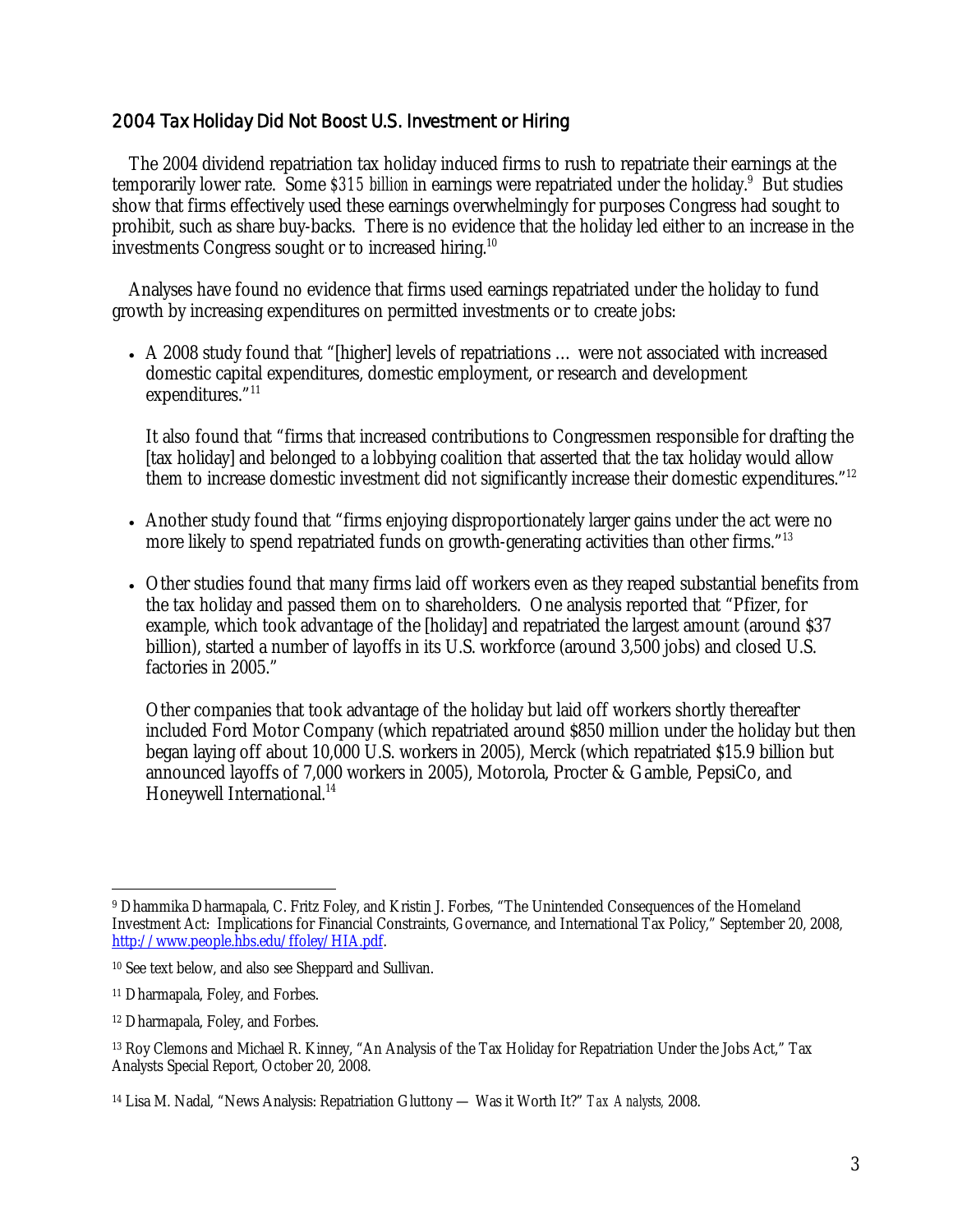Studies also found that instead of increasing permitted domestic investment or hiring more workers, firms effectively were able to use earnings repatriated under the holiday for purposes that Congress had barred, such as stock repurchases:

- Before the holiday took place, a J.P. Morgan Chase survey found that most firms intended to use their repatriated funds for repurchasing stock or paying dividends. The firms surveyed eventually accounted for about 25 percent of all earnings repatriated under the holiday.<sup>15</sup>
- Subsequent analysis found that repatriated earnings were spent mostly on share repurchases, a prohibited expenditure. One study found, "Firms that valued the tax holiday the most and took greatest advantage of it did not increase domestic investment or employment, but instead returned virtually all of the cash they repatriated to shareholders."16
- Other analysts noted that the "dividend reinvestment plans" that firms had to file did not prevent them from effectively using repatriated funds for prohibited purposes: "[nothing] could stop them from doing whatever they wanted with the money."<sup>17</sup> This is because money is fungible: companies could list approved purposes in their plans but then use the earnings "to replace other planned spending [for the approved purposes] while engaging in new spending on prohibited purposes."18

In short, the evidence suggests that the dividend repatriation tax holiday failed in its objective to encourage firms to increase their U.S. investment and hiring. Instead, these firms — predominantly large multinational corporations<sup>19</sup> — effectively passed the earnings repatriated under the holiday to their shareholders.

## No Reason to Expect Better Results This Time

Despite the damning evidence cited above, some businesses and policymakers are now advocating another such tax holiday, arguing once again that it would lead to increase U.S. investment and job creation.20 They argue that a dividend repatriation tax holiday would be good stimulus because firms are facing liquidity problems that the holiday could relieve. $21$ 

 $\overline{a}$ 15 Roy Clemons and Michael R. Kinney, "An Analysis of the Tax Holiday for Repatriation Under the Jobs Act," Tax Analysts Special Report, October 20, 2008.

<sup>16</sup> Dharmapala, Foley and Forbes.

<sup>17</sup> Lee A. Sheppard and Martin A. Sullivan, "Repatriation Aid for the Financial Crisis?" *Tax Notes,* January 5, 2009.

<sup>18</sup> Sheppard and Sullivan.

<sup>19</sup> Lisa M. Nadal, "News Analysis: Repatriation Gluttony — Was it Worth It?" *Tax Analysts,* 2008.

<sup>20</sup> See for example, Allen Sinai, "Macroeconomic Effects of Reducing the Effective Tax Rate on Repatriated Foreign Subsidiary Earnings in a Credit- and Liquidity-Constrained Environment," Decision Economics, Study performed by Decision Economics, Inc. (DE) for the American Council on Capital Formation, revised December 7, 2008. Also see the critique of this study by Lee A. Sheppard and Martin A. Sullivan, "Repatriation Aid for the Financial Crisis?" *Tax Notes,* January 5, 2009.

<sup>21</sup> See for example, R. Bruce Josten, "Letter Urging Congress to Consider Legislation to Stimulate Economic Activity and Spur Job Growth," Chamber of Commerce, November 7, 2008.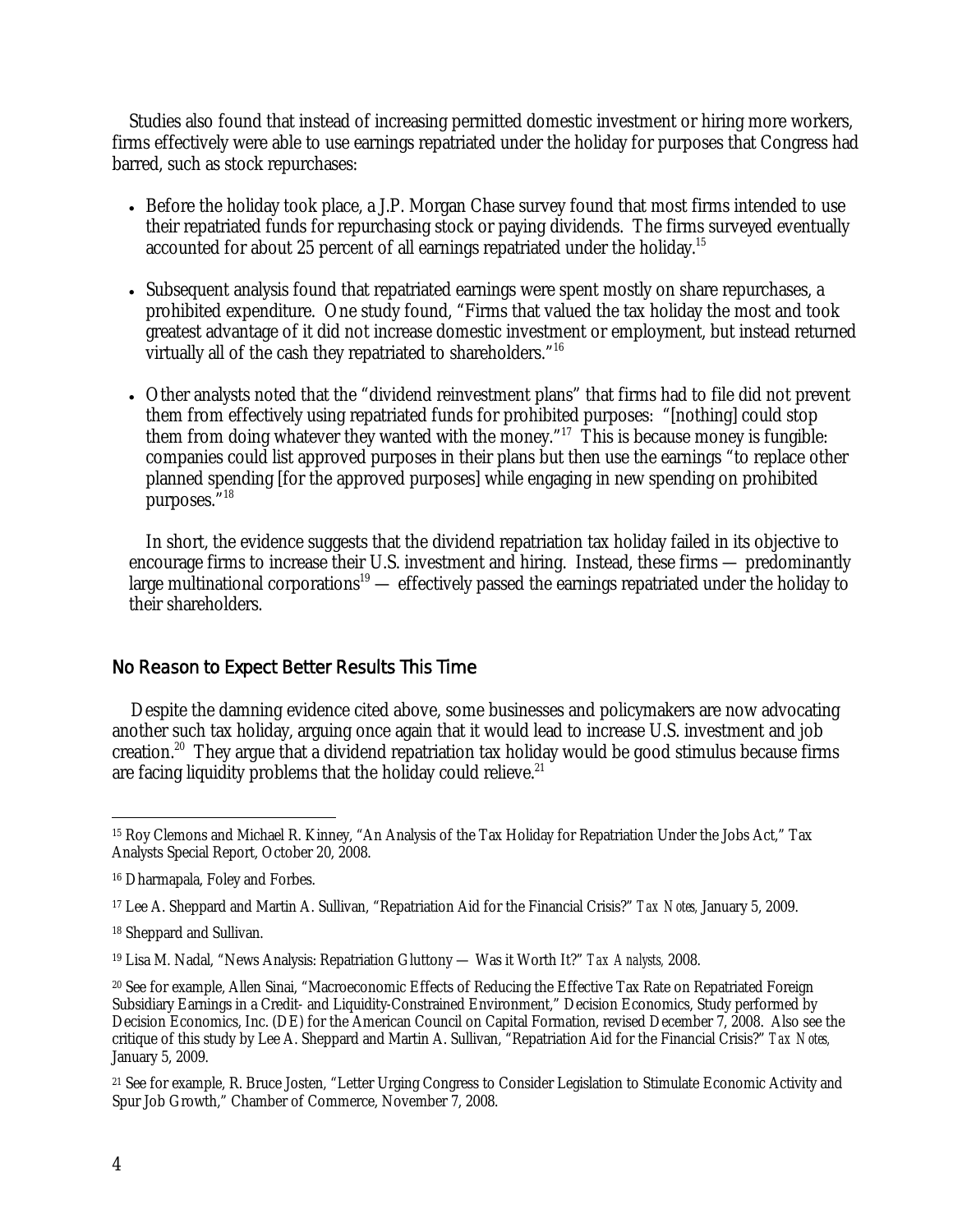Proponents used this same argument in 2004. But the evidence shows that "despite the arguments of legislators and the assertions of lobbyists, U.S. multinationals did not respond in a way that is consistent with their facing domestic financial constraints."22 Multinational corporations passed repatriated cash to shareholders instead of investing it, which suggests they were not especially capitalconstrained.<sup>23</sup>

To be sure, some businesses may be more cash-constrained now than in 2004, but there are two key reasons to be wary of the argument that a dividend repatriation holiday would be a sound way to address those liquidity constraints.

- **During a recession, the primary problem that firms usually face is a shortage of demand for their products, not a shortage of cash.** Without sufficient demand, firms benefiting from another tax holiday would likely retain the repatriated earnings and the accompanying tax windfall or pass them on to shareholders and business owners, two groups that tend to have higher incomes and thus to save, rather than spend, additional income that they receive.
- **A dividend repatriation tax holiday would be a poor way of getting cash to the firms that might actually spend it on domestic investment or hiring.** A dividend repatriation tax holiday is an extremely targeted tax break that only a small number of firms are likely to benefit from directly.<sup>24</sup> There is no evidence these firms need more relief from credit constraints than other U.S. firms.

During the last dividend repatriation tax holiday, only about 843 corporations — most of them large multinationals — applied for the holiday, out of roughly 9,700 corporations that had offshore subsidiaries."25 The Congressional Research Service recently concluded that even if some firms are currently credit-constrained and cash flow might have an effect on their levels of investment, this would likely apply primarily to *small* firms.<sup>26</sup>

Moreover, the only firms that could benefit from a tax holiday are those that have accumulated profits in foreign subsidiaries; the more such profits a firm holds, the more it stands to benefit from the holiday. Companies that have accumulated considerable foreign profits are not likely to be especially credit-constrained or in need of liquidity.

Not only would a dividend repatriation tax holiday likely benefit only a small number of large multinationals, but those firms are likely to be concentrated in just a few industries.<sup>27</sup> Of the earnings repatriated under the 2004 holiday, large pharmaceutical and bank holding companies together accounted for half of all repatriations, with pharmaceutical companies accounting for

 $\overline{a}$ 22 Dharmapala, Foley, and Forbes.

<sup>23</sup> Dharmapala, Foley, and Forbes.

<sup>24</sup> Mock and Simon.

<sup>25</sup> Melissa Redmiles, "The One-Time Received Dividend Deduction," *IRS Statistics of Income Bulletin,* Spring 2008.

<sup>26</sup> Jane G. Gravelle, "Tax Cuts and Economic Stimulus: How Effective Are the Alternatives?" Congressional Research Service, December 5, 2008, p. 5.

<sup>27</sup> Sheppard and Sullivan.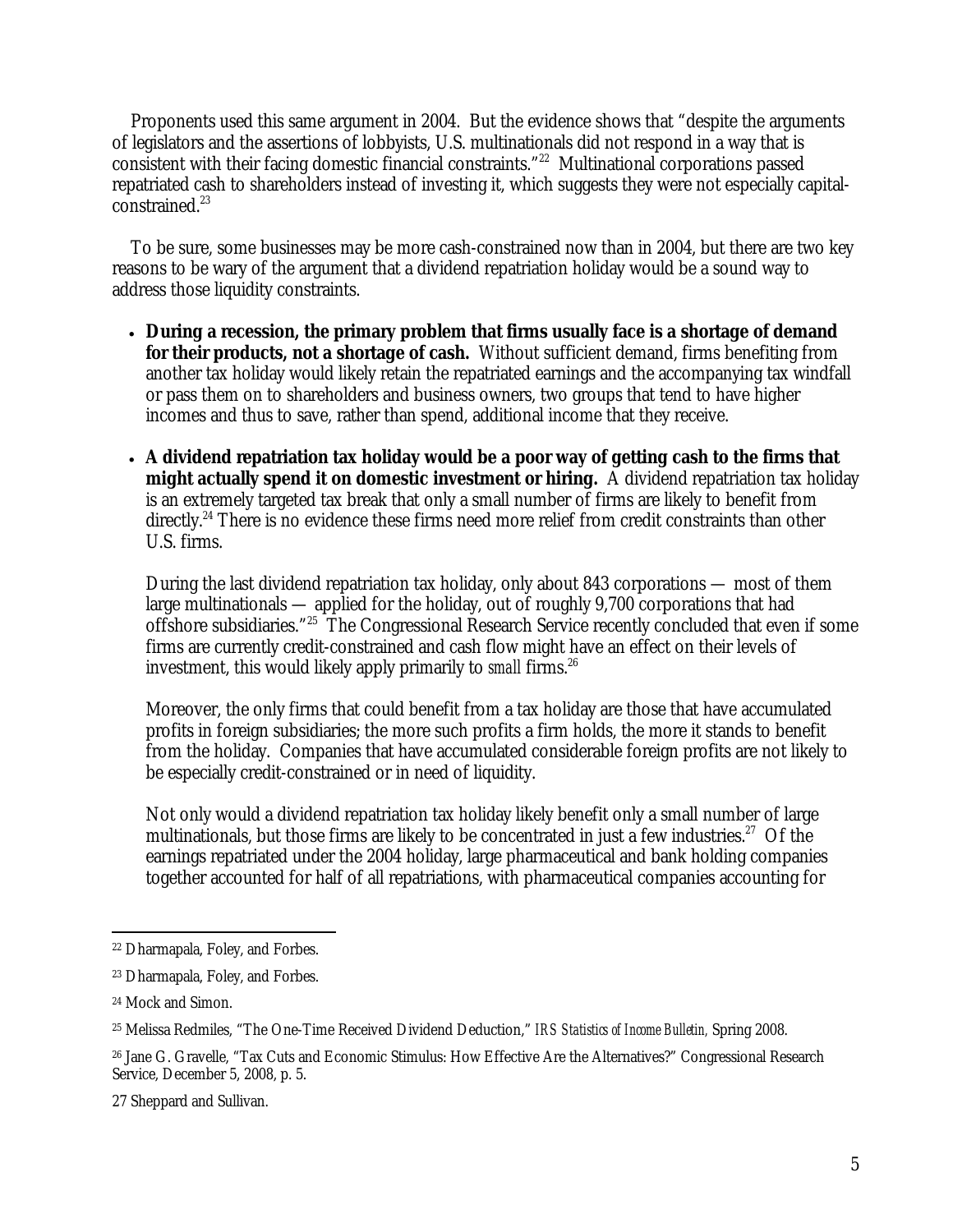about one-third (and Pfizer alone accounting for one-tenth) of repatriations.<sup>28</sup> There is no compelling reason to think that in the current recession, large multinationals in these specific industries have a particularly pressing need for credit that smaller firms and firms in other industries do *not* have, and that these large multinationals deserve a lucrative tax break that would flow overwhelmingly to them.

All of these factors suggest that targeting tax relief to large multinational corporations via a dividend repatriation tax holiday is not likely to get cash to the firms most likely to spend it quickly on new investments in the United States. Policymakers should be extremely skeptical of the claim that despite the evidence that the 2004 holiday failed as stimulus, the results would be different a second time.

#### Congress Said 2004 Tax Holiday Should Not Be Repeated

When it enacted the 2004 dividend repatriation tax holiday, *Congress explicitly stated that it should not be repeated*: ''[the] conferees emphasize that this is a temporary economic stimulus measure, and that there is no intent to make this measure permanent, or to 'extend' or enact it again in the future."<sup>29</sup> Ignoring this intention and resurrecting the tax holiday would lead U.S. multinationals to expect more such tax holidays in the future. That, in turn, would give them a powerful incentive to keep or even shift profits and jobs out of the United States in anticipation of the next tax holiday.

Most of the funds repatriated under the 2004 holiday came from low-tax countries and tax havens, including the Netherlands, Luxembourg, Bermuda, and the Cayman Islands.<sup>30</sup> As two journalists who examined this issue noted, "[it] is important to step back and consider how all these funds got bottled up in low-tax countries. It's not just the result of U.S. multinationals investing in plant and equipment in attractive low-tax, low-wage locations. U.S. multinationals engage in aggressive tax planning . . . in order to shift profits out of the United States and other high-tax countries and into havens like Ireland and Bermuda."31

They also observed, "[repeated] tax holidays would mean that over the long term, the tax cost of overseas investment by U.S. multinationals would be reduced, just as if the law provided a tax credit for foreign investment. So the economic effect would be to further increase the tax advantages of foreign over domestic investment in the long term."32 Finally, "the turbocharge created when low foreign rates are combined with easy profit shifting would encourage further foreign investment and foreign job creation."33

Analysts have observed that multinationals already are shifting earnings overseas in anticipation of a new tax holiday.<sup>34</sup> Another holiday would confirm that this is the right corporate strategy and

 $\overline{a}$ 

<sup>28</sup> Sheppard and Sullivan.

<sup>29</sup> See H.R. Rep. No. 108-55, p. 65, as reported in Sheppard and Sullivan.

<sup>30</sup> Melissa Redmiles, "The One-Time Received Dividend Deduction," *IRS Statistics of Income Bulletin,* Spring 2008.

<sup>31</sup> Sheppard and Sullivan.

<sup>32</sup> Sheppard and Sullivan.

<sup>33</sup> Sheppard and Sullivan.

<sup>34</sup> Sheppard and Sullivan.